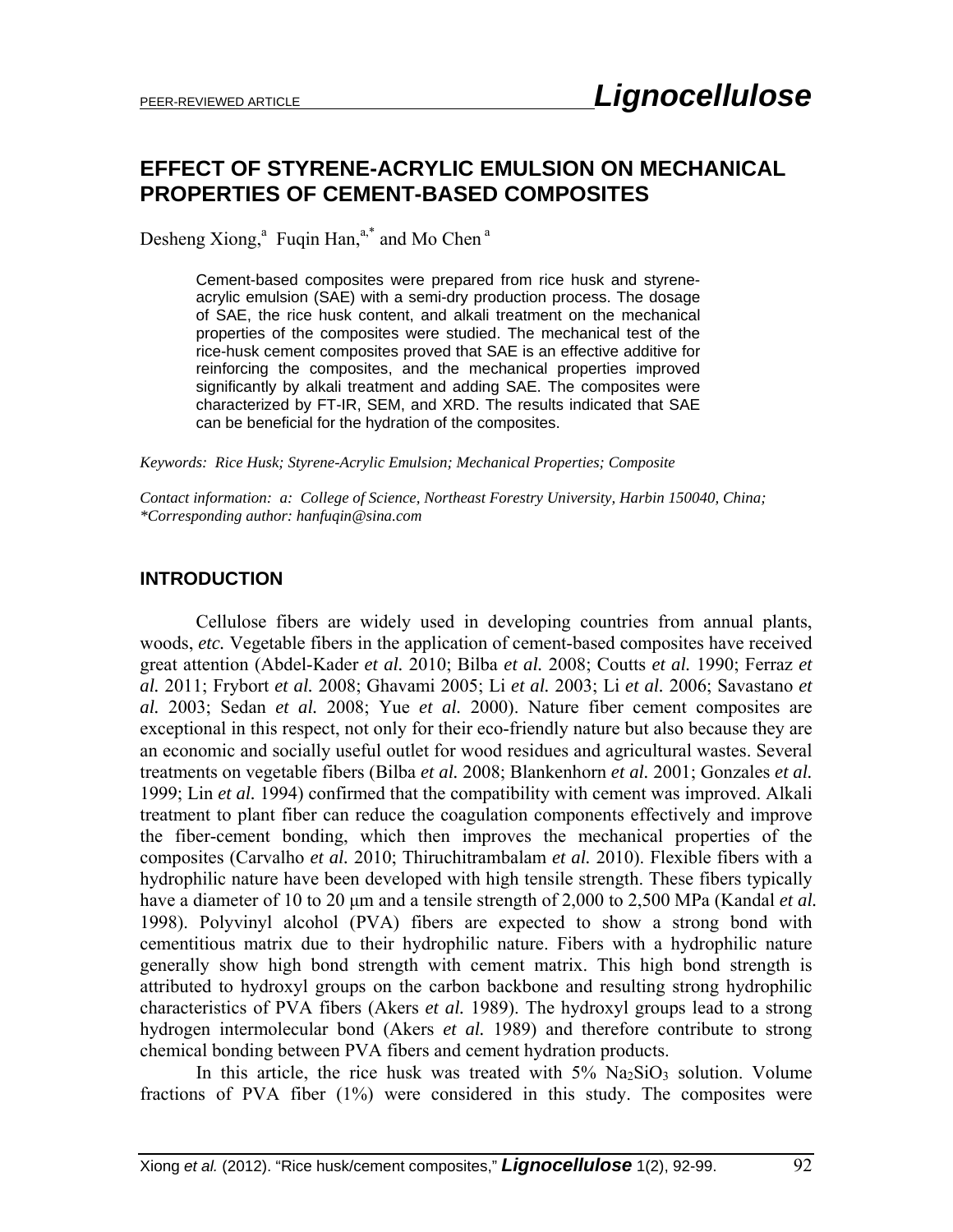manufactured at different process conditions after crushing rice husk, and SAE was used as a modifier. Its mechanical properties were studied. The composites were characterized by FT-IR, SEM, and XRD.

## **EXPERIMENTAL**

#### **Materials**

Rice husk and cement  $(P·O42.5R)$  were provided by Harbin Cement Factory of Heilongjiang, China. Sodium Silicate (C.P.) was purchased from DIBO Chemical Co. of Tianjin, China. Styrene-acrylic emulsion (solid content 47%) and PVA fiber (length 6 mm) were purchased from ShanDong Future Chemical Technology Co., Ltd and Tai'an Tongban Fiber Co., Ltd, respectively.

## **Method for Preparation of the Rice Husk Cement Composites**

The ratio of rice husk/cement and water/cement was 1:4 and 1:3, respectively. The target of the composites was  $1200 \text{ kg/m}^3$ ; styrene-acrylic emulsion/composites ratio were 0, 1%, 3%, 5%; volume fractions of PVA fiber were 1% (material proportion for the composites were shown in Table 1). Prior to the pasting preparation, the rice husk were minced to pieces smaller than 5 mm. Rice husk, an amount of SAE, and water were loaded into a blender. After mixing for 20 min, cement was put into the blender. After completely mixing, the mixture was pressed to a board  $(420 \text{ mm} \times 400 \text{ mm} \times 15 \text{ mm})$  by a presser under the pressure of 2.5 MPa for 72 h. The rice husk cement-composites were made. The properties of the composites were tested after spraying water on the board for 28 days.

| No             | Cement/g | Rice Husk/g | SAE/g | PVA fiber          | Na <sub>2</sub> SiO <sub>3</sub>                        |  |  |
|----------------|----------|-------------|-------|--------------------|---------------------------------------------------------|--|--|
| 1              | 2400     | 600         |       |                    |                                                         |  |  |
| $\overline{2}$ | 2400     | 600         | 64    |                    |                                                         |  |  |
| 3              | 2400     | 600         | 192   |                    |                                                         |  |  |
| 4              | 2400     | 600         | 320   |                    |                                                         |  |  |
| 5              | 2400     | 600         |       | 1% volume fraction |                                                         |  |  |
| 6              | 2400     | 600         | 64    | 1% volume fraction |                                                         |  |  |
| 7              | 2400     | 600         | 192   | 1% volume fraction |                                                         |  |  |
| 8              | 2400     | 600         | 320   | 1% volume fraction |                                                         |  |  |
| 9              | 2400     | 600         |       |                    | $5\%$ Na <sub>2</sub> SiO <sub>3</sub> solution treated |  |  |
| 10             | 2400     | 600         | 64    |                    | 5% $Na2SiO3$ solution treated                           |  |  |
| 11             | 2400     | 600         | 192   |                    | 5% $Na2SiO3$ solution treated                           |  |  |
| 12             | 2400     | 600         | 320   |                    | 5% $Na2SiO3$ solution treated                           |  |  |
| 13             | 2400     | 600         |       | 1% volume fraction | 5% $Na2SiO3$ solution treated                           |  |  |
| 14             | 2400     | 600         | 64    | 1% volume fraction | $5\%$ Na <sub>2</sub> SiO <sub>3</sub> solution treated |  |  |
| 15             | 2400     | 600         | 192   | 1% volume fraction | $5\%$ Na <sub>2</sub> SiO <sub>3</sub> solution treated |  |  |
| 16             | 2400     | 600         | 320   | 1% volume fraction | 5% $Na2SiO3$ solution treated                           |  |  |

**Table 1.** Material Proportion for Rice Husk-Cement Composites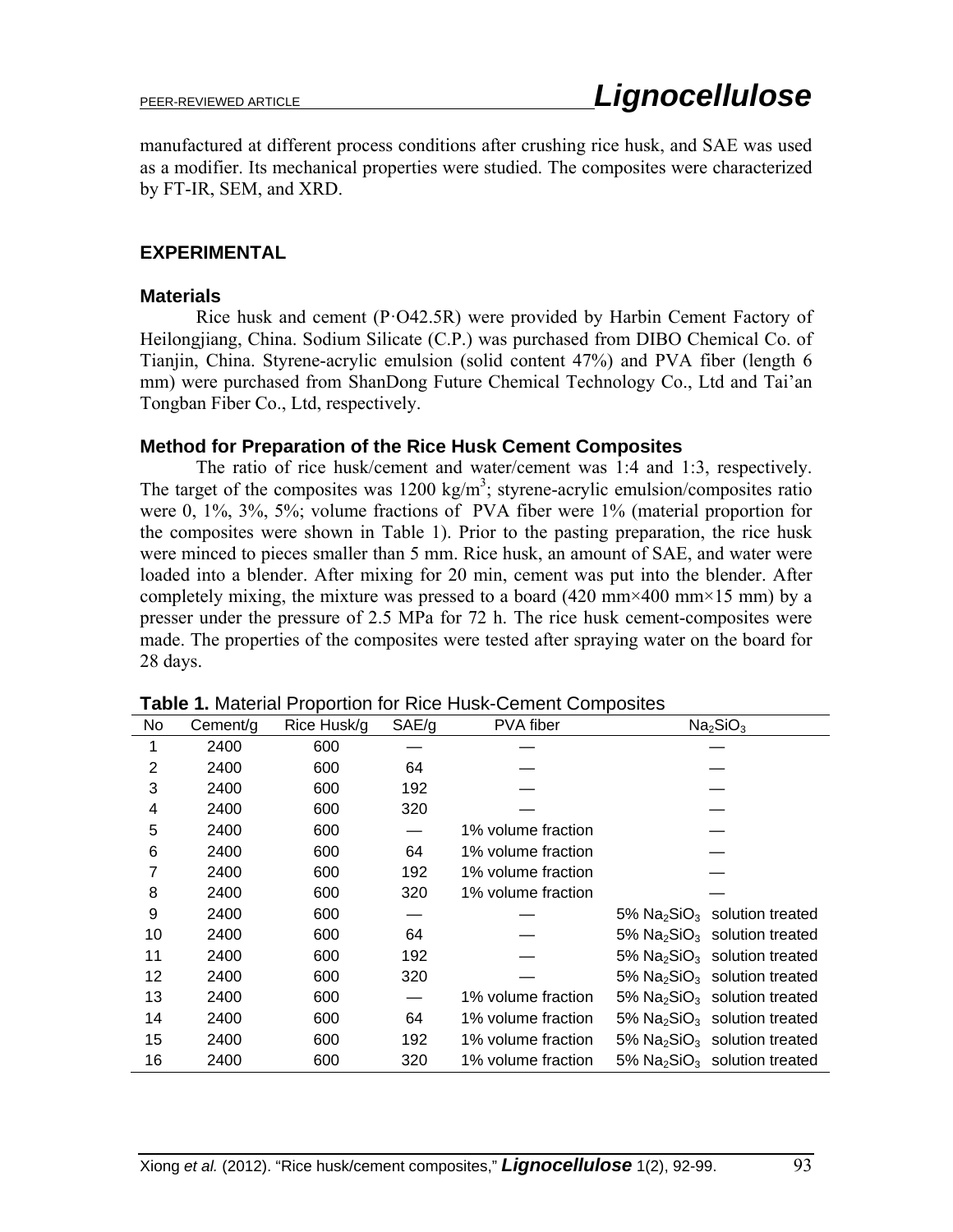## **Mechanical Properties and Characterization of the Composites**

The density, flexural strength, and elastic modulus of the composites were tested according to the China building material standard JC411-2007. X-ray diffraction (XRD) measurements were performed on a Rigaku-Dmax 2500 diffractometer using Cu K $\alpha$ radiation ( $\lambda = 0.15405$  nm). The Fourier transform infrared (FT-IR) spectroscopy was measured by the Perkin-Elmer 580 B infrared spectrophotometer with the KBr pellet technique with a resolution of  $4 \text{ cm}^{-1}$ . The morphology of the samples were inspected on a JEOL 2010 scanning electron microscopy (SEM) operating at 20 kV. All the measurements were performed at 25 °C.

## **RESULTS AND DISCUSSION**

## **Mechanical Properties of the Rice Husk-Cement Composites**

Mechanical properties of rice husk-cement composites were shown in Table 2, and Figures 1 and 2 show the effect of the content of SAE on the mechanical properties of the composites.

| <b>TUDIO E.</b> MOUTUMOU F TOPONIOJ ULTNOJ FIUJIN ODITIONI ODITIPOJINJ |      |      |      |      |      |      |      |      |  |  |  |  |
|------------------------------------------------------------------------|------|------|------|------|------|------|------|------|--|--|--|--|
| No                                                                     |      | 2    | 3    | 4    | 5    | 6    |      | 8    |  |  |  |  |
| <b>Flexural Strength</b><br>/MPa                                       | 2.21 | 2.79 | 4.48 | 5.58 | 2.35 | 3.06 | 4.97 | 6.12 |  |  |  |  |
| Elastic Modulus /GPa                                                   | 1.47 | 2.22 | 3.32 | 4.21 | 1.78 | 2.56 | 3.46 | 4.51 |  |  |  |  |
| No                                                                     | 9    | 10   | 11   | 12   | 13   | 14   | 15   | 16   |  |  |  |  |
| <b>Flexural Strength</b><br>/MPa                                       | 2.86 | 4.13 | 6.59 | 7.13 | 2.98 | 4.63 | 6.98 | 7.52 |  |  |  |  |
| Elastic Modulus / GPa                                                  | 2.19 | 2.96 | 4.56 | 5.11 | 2.14 | 3.11 | 4.79 | 5.19 |  |  |  |  |

**Table 2.** Mechanical Properties of Rice Husk-Cement Composites

As shown in Fig. 1 and Fig. 2, when the content is up to 3%, the properties can meet the requirement of the China building material standard (JC411-2007). With the content of SAE increasing, the mechanical properties of composites increased gradually. From Fig. 1 and Fig. 2, its mechanical properties improved significantly from 0 to 3%, its flexural strength increased from 2.21 MPa to 6.98 MPa, and its elastic modulus increased from 1.47 GPa to 4.79 GPa. However, in small margin from 3% to 5%, its flexural strength increased from 6.98 MPa to 7.52 MPa, and its elastic modulus increased from 4.79 GPa to 5.19 GPa. SAE can fill the gap of the composites, reduce its shrinkage, and form a network structure in the composites to improve the rupture strength. The pH value of cement hydration is about 13, but the rice husk contains many carbohydrates which go against the hydration of cement, and even lead to cement setting (Wei *et al.* 2001). After treatment on rice husk with 5% sodium silicate solution, the Sodium Silicate can be coated on its surface, form a dense layer of protection, and prevent carbohydrate exudation from improving the mechanical properties of the composites. PVA fibers had poor dispersion in the cement matrix, so mechanical properties of the composites were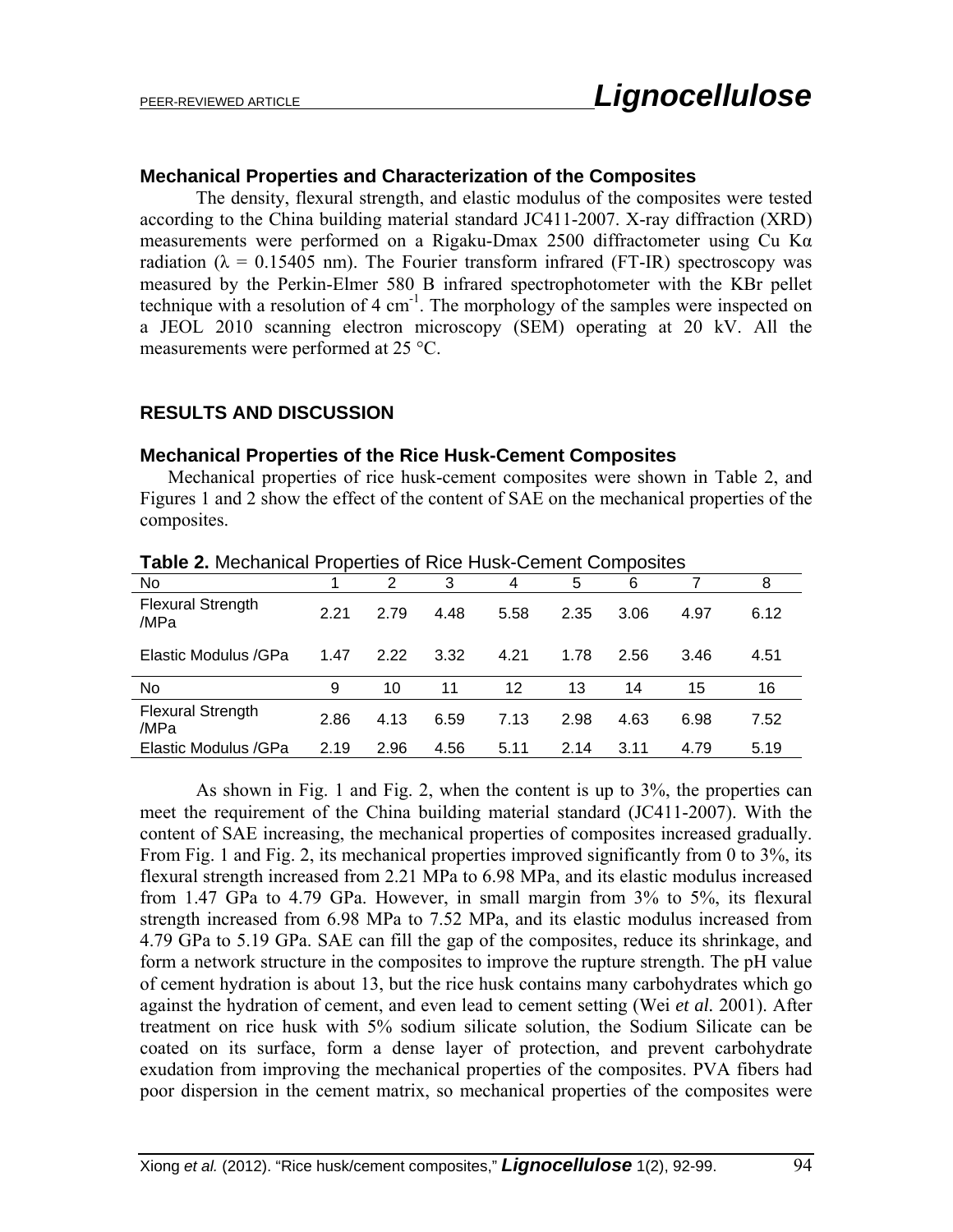not improved evidently after adding PVA fiber. But mechanical properties of the composites were enhanced in a certain degree, because PVA fibers contained many hydroxyl, which can improve the bond force between the PVA fiber and cement composites and reduce the cracks in the cement matrix.



**Fig. 1.** Effect of content of SAE on Flexural Strength of the composites



**Fig. 2.** Effect of content of SAE on Elastic Modulus of the composites

## **FT-IR Spectra**

The bands at 470 and 870  $cm^{-1}$  may be due to the Si-O and Al-O stretching vibration of silicate and aluminate-groups. The bands at 1634 and 3434  $cm^{-1}$  were due to the presence of calcium sulfate in the form of ettringite (mono & trisulfate) in the cement (Bensted *et al.* 1974), which indicated the heterogeneous character of the materials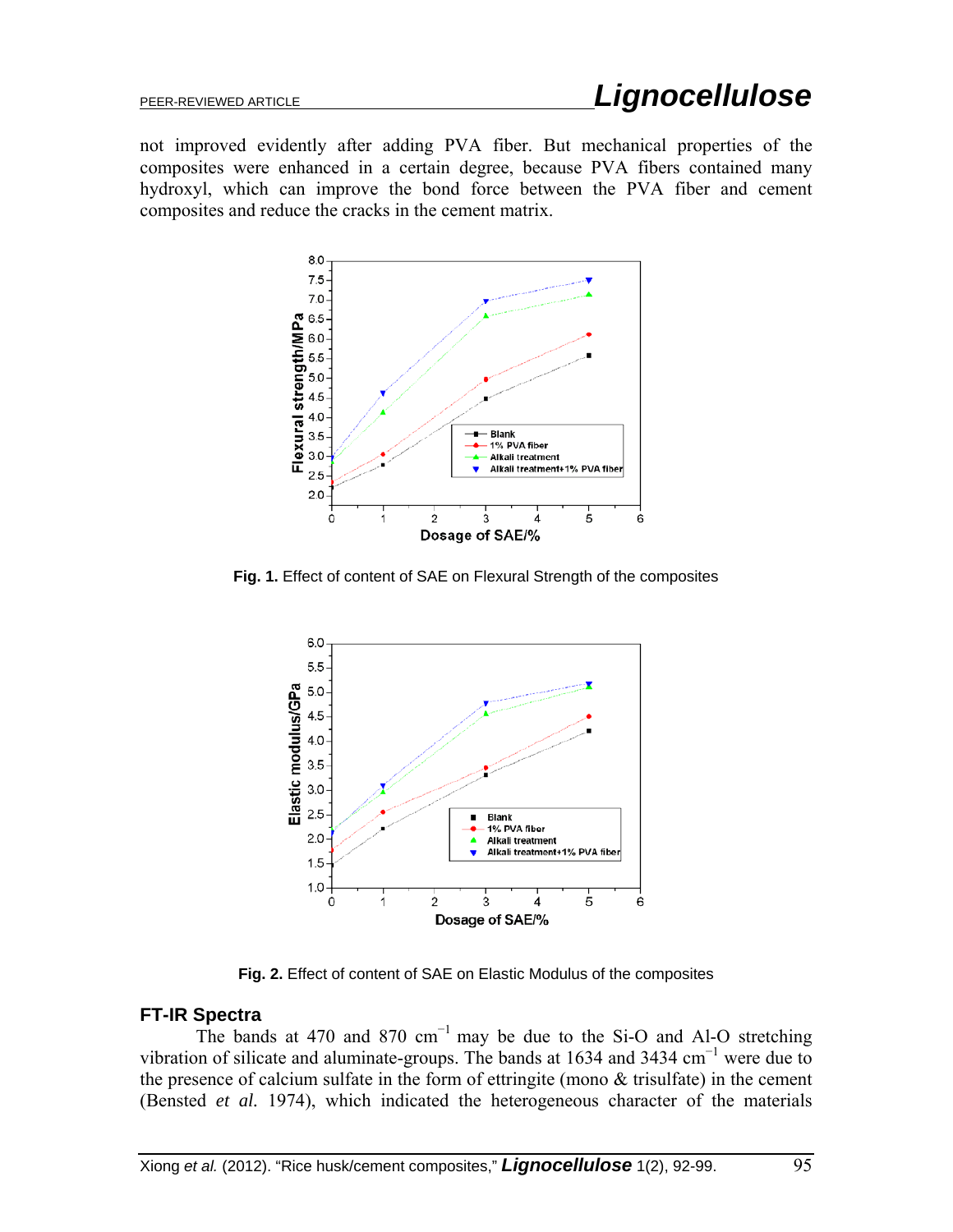involving cement components which were hydrated and their infrared bands overlapped. The band at 870 cm<sup>-1</sup> was consistent with C<sub>2</sub>S and C<sub>2</sub>S phases (Singh *et al.* 2003) and/or the presence of  $v_2(CO_3)$ . The band at 1421 cm<sup>-1</sup> showed the presence of carbon dioxide/v<sub>3</sub>(CO<sub>3</sub>) (Singh *et al.* 2003). Position of the peak also shifted to 1458 cm<sup>-1</sup> because of metal carboxylate formation in the mixes (Rodger *et al.* 1985). The bands at 1465 and 1100 cm<sup>−</sup>1 were due to the presence of C-S-H in the cement. The bands at 1635 and 3445 cm<sup>-1</sup> were due to the presence of calcium sulphate in the form of ettringite (mono and trisulphate) in cement. The band at 1417 cm<sup>−</sup><sup>1</sup> showed the presence of carbon dioxide.



**Fig. 3.** FT-IR of rice husk-cement composites

**X-Ray Diffraction Analyses (XRD)** 



**Fig. 4.** XRD patterns of rice husk-cement composites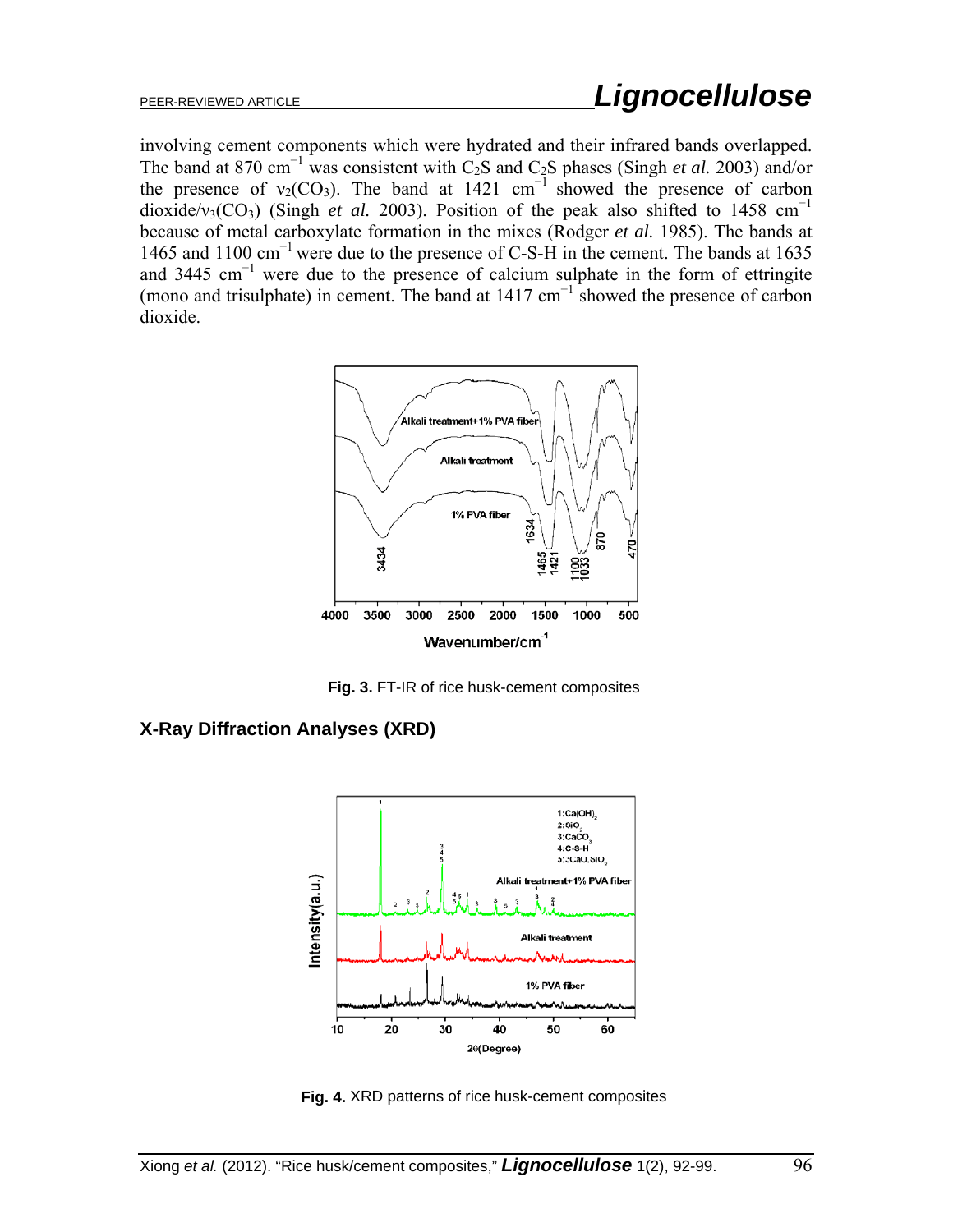The XRD patterns indicating the hydration polymer modified cement were shown in Fig. 4. The expected crystalline hydration products are evident. Calcium hydroxide was formed with appreciable amounts and remained a good crystalline reaction product throughout the period of investigation. The amount of  $Ca(OH)_2$  and C–S–H phase increased with alkali treatment and with the addition of PVA fiber. Calcium carbonate was formed after 28 days of curing age (Fig. 4). The relative amount of calcium carbonate in these XRD patterns can be attributed to the carbonation of  $Ca(OH)_2$ . In the case of  $C_3S$  phases, the peaks of maximum intensity overlapped with those of calcium carbonate, which made its evolution difficult to determine. The amount of  $C_3S$  phases decreased with alkali treatment and the addition of PVA fiber. The peak of  $SiO<sub>2</sub>$  may be from the rice husk.



## **Scanning Electron Microscopy (SEM)**

**Fig. 5.** SEM photographs of rice husk-cement composites

Fig. 5(a) shows the SEM of the control. Gaps existed in the cement composites, so the combination is unsatisfactory. Figure 5(b) is an SEM picture of the composites adding PVA fiber. PVA fiber had the tendency for conglobation with poor dispersion in the cement matrix. But PVA fiber has many hydroxyl groups, and in the process of hydration, the fiber combined with the cement and controlled the crack in the cement matrix to some extent to improve the microstructure of the composites. Fig. 5(c) is the SEM picture of the composites adding SAE. The styrene-acrylic emulsion formed the network structure in the cement matrix and controlled the fracture site structure effectively to improve the situation of rice husk and the combination of cement, so the mechanical properties of cement-based composites were improved. Fig. 5(d) is an SEM picture of the composites adding SAE and treated with sodium silicate. It can be clearly observed in the composites the rice husk and cement were integrated closely. Sodium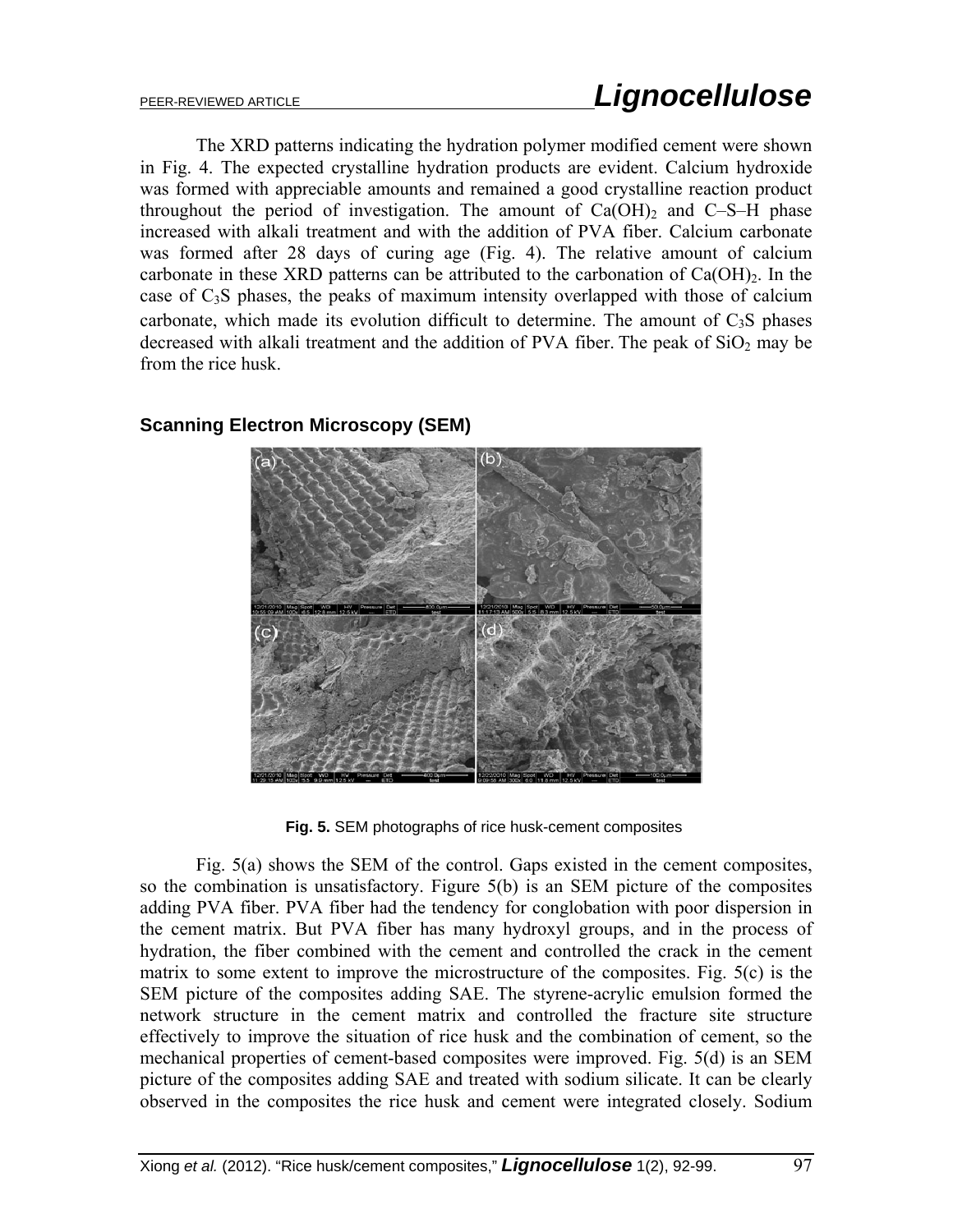Silicate prevented leakage of carbohydrate and then formed a protective layer on its surface to improve the performance of the composites.

## **CONCLUSIONS**

- 1. The styrene-acrylic emulsion formed the network structure in the cement matrix and controlled the fracture site structure effectively to improve the combination between rice husk and cement. So, styrene-acrylic emulsion can improve the flexural strength of cement composites and elastic modulus, thus SAE is an effective additive for reinforcing the composites.
- 2. Sodium Silicate can prevent leakage of carbohydrate and then form a protective layer on its surface to improve the performance of the composites. The mechanical properties of composites have been greatly improved with alkali treatment on rice husk.
- 3. The mechanical properties of the composites adding PVA fiber were not improved obviously. Maybe PVA fiber had the tendency for conglobation, so it had poor dispersion in the cement matrix.

## **REFERENCES CITED**

Abdel-Kader, A. H., and Darweesh, H. H. (2010). "Setting and hardening of argo/cement composites," *BioResources* 5(1), 43-54.

- Akers, S. A. S., Studinka, J. B., Meier, P., Dobb, M. G.., Johnson, D. J., and Hikasa, J. (1989). "Long term durability of PVA reinforcing fibers in a cement matrix," *International Journal of Cement Composites and Lightweight Concrete* 11(2), 79-91.
- Bensted, J., and Varma, S.P. (1974). "Some applications of infrared and Raman spectroscopy in cement chemistry," *Cement Technology*. 5(4), 378-382.
- Bilba, K., and Arsene, M.A. (2008). "Silane treatment of bagasse fiber for reinforcement of cementitious composites," *Composites Part A* 39(9), 1488-1495.
- Bilba, K., Arsene, M.A., and Ouensanga, A. (2003). "Sugar cane bagasse reinforced cement composites," *Cement and Concrete Composites* 25(1), 91-96.
- Blankenhorn, P. R., Blankenhorn, B. D., Silsbee, M. R., and DiCola, M. (2001). "Effects of Fiber Surface Treatments on Mechanical Properties of Wood Fiber-Cement Composites," *Cement and Concrete Research* 31(7), 1049-1055.
- Carvalho, K. C. C., Mulinari, D. R., Voorwald, H. J. C., and Cioffi, M. O. H. (2010). "Chemical modification effect on the mechanical properties of hips coconut fiber composites," *BioResources* 5(2), 1143-1155.
- Coutts, R. S. P. (1990) "Banana fibres as reinforcement for building products," *Journal of Materials Science Letters* 9(10), 1235-1236.
- Ferraz, J. M., Menezzi, C. H. D., Teixeira, D. E., and Martins, S. A. (2011). "Effects of treatment of coir fiber and cement/fiber ratio on properties of cement-bonded composites," *BioResources* 6(3), 3481-3492.